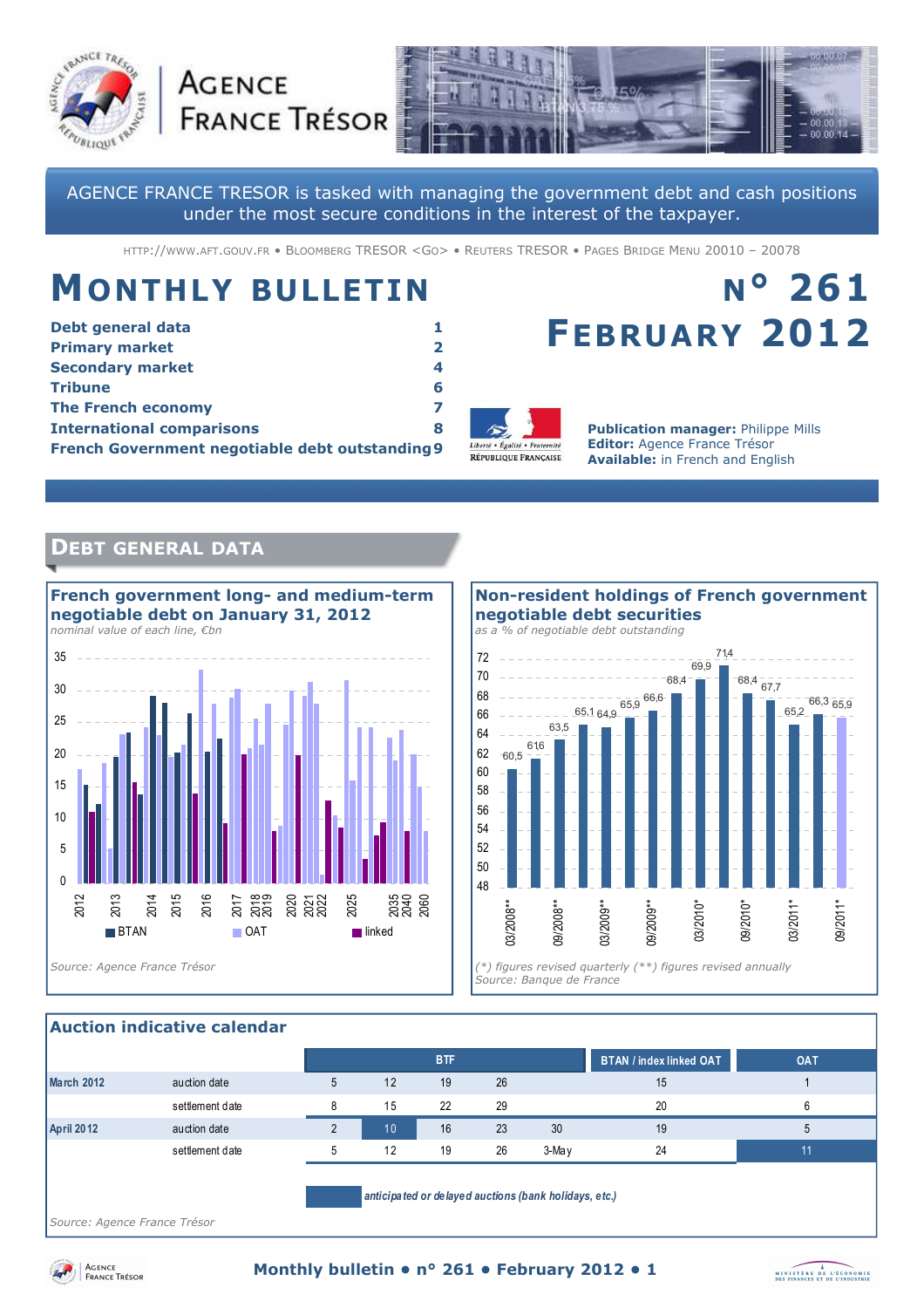### **No changes to the 2012 issuance programme**

The 2012 Supplementary Budget Bill, which was presented to the Council of Ministers on 8 February, upwardly revised the projected budget deficit to €84.9bn, a €6.2bn increase over the earlier projection of €78.7bn. This adjustment is the result of a  $€6.5$ bn capital contribution to the European Stability Mechanism (ESM), whose launch was brought forward to July 2012. Nevertheless, the French government is continuing its successful strategy to rein in public spending, and without this contribution to the ESM, the country's projected budget deficit would have fallen by €300 million.

As a result, the government's borrowing requirement for this year now stands at €184,1bn, rather than the €177.9bn announced in the AFT's indicative borrowing programme for 2012. Redemptions of long- and medium-term debt in 2012 remain unchanged at €97.9bn. The more than €6bn in additional resources needed to finance this expanded borrowing requirement will come from:

- An increase in correspondents' deposits, through the continuation of the AFT's policy of centralising all public entities' spare cash in the Treasury's single account, which began in 2006 and intensified since 2010 (+€4.1bn)

- Factoring in the premiums on 2012 bonds issues realized so far (+€0.7bn)

- Lowering the required Treasury account balance at the end of 2012 ( $+£1.4$ bn)

At the end of the day, the 2012 Supplementary Budget Bill will have no effect on the AFT's issuance programme. The increased borrowing requirement will not be met either by increasing long- and medium-term issues or by increasing the stock of BTFs (short-term Treasury bills). Medium- and long-term debt issues net of buy-backs thus remain at the level indicated in the AFT's 2012 borrowing programme, published in late 2011, i.e. €178bn. The amount of BTFs outstanding is expected to decrease by €4.2bn in 2012, reaching €173.6bn by year's end.

## **PRIMARY MARKET**









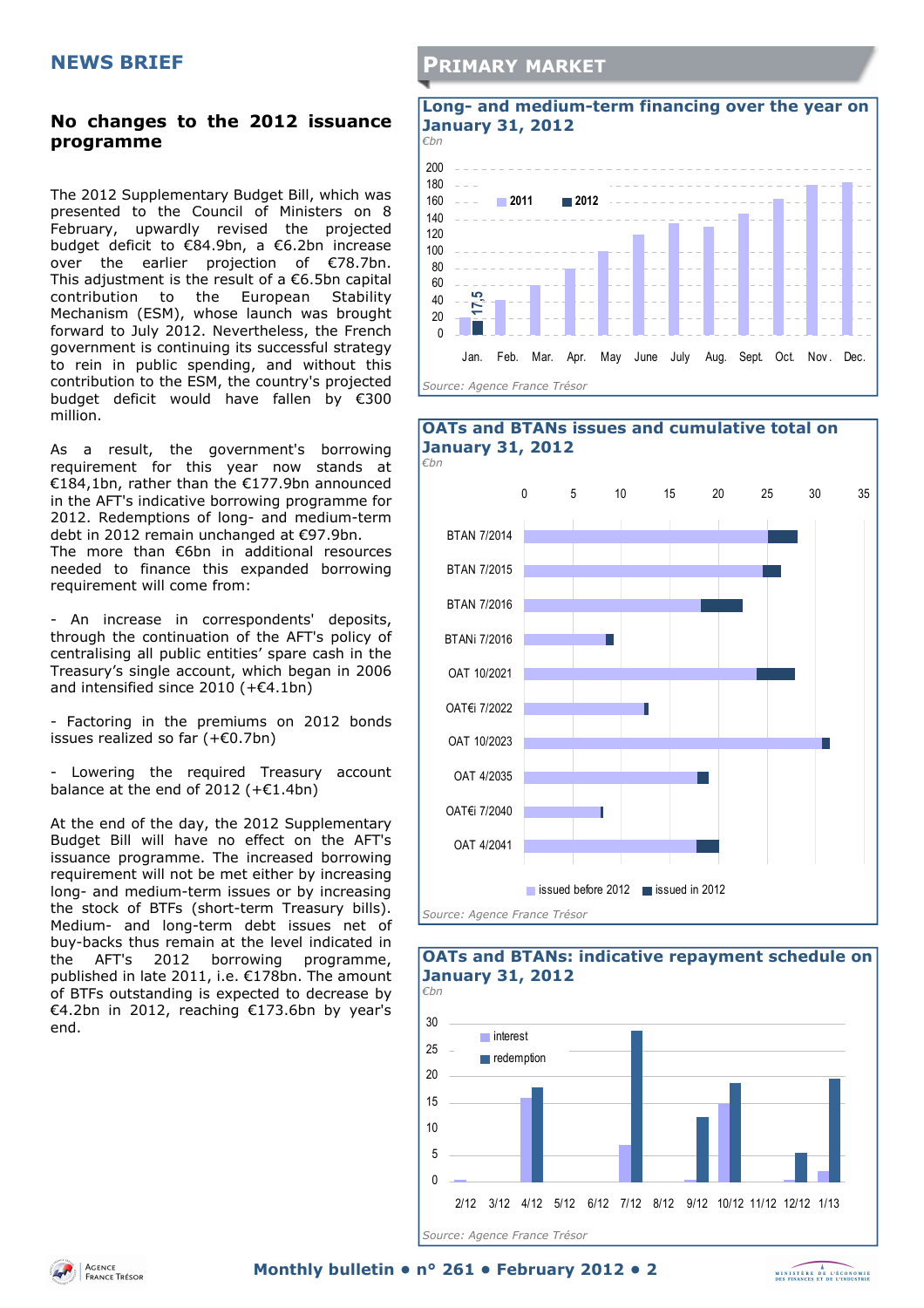| <b>OAT and BTAN auctions - January 2012</b><br>$\epsilon$ m |            |            |                      |           |                          |                          |                          |           |                                                                                                 |           |
|-------------------------------------------------------------|------------|------------|----------------------|-----------|--------------------------|--------------------------|--------------------------|-----------|-------------------------------------------------------------------------------------------------|-----------|
|                                                             | 10 years   | 12 years   | 25 years             |           |                          |                          |                          |           | OAT 30 years BTAN 2 years BTAN 3 years BTAN 4 years BTANi 4 years OAT€i 10 years OAT€i 30 years |           |
|                                                             | 10/25/2021 | 10/25/2023 | 4/25/2035            | 4/25/2041 | 7/12/2014                | 7/12/2015                | 7/25/2016                | 7/25/2016 | 7/25/2022                                                                                       | 7/25/2040 |
| EUR million                                                 | 3,25%      | 4,25%      | 4,75%                | 4,50%     | $3,00\%$                 | 2,00%                    | 2.50%                    | 0.45%     | 1.10%                                                                                           | 1,80%     |
| <b>Auction date</b>                                         | 1/5/2012   | 1/5/2012   | 1/5/2012             | 1/5/2012  | 1/19/2012                | 1/19/2012                | 1/19/2012                | 1/19/2012 | 1/19/2012                                                                                       | 1/19/2012 |
| Settlement date                                             | 1/10/2012  | 1/10/2012  | 1/10/2012            | 1/10/2012 | 1/24/2012                | 1/24/2012                | 1/24/2012                | 1/24/2012 | 1/24/2012                                                                                       | 1/24/2012 |
| Amount announced                                            |            |            | $< 7,000 -- 8,000 >$ |           |                          | $< 6,500 - 8,000 >$      |                          |           | $< 1,000 - 1,500$                                                                               |           |
| Bid amount                                                  | 6,605      | 2,225      | 2,193                | 3.933     | 6,290                    | 5,380                    | 7,275                    | 2,125     | 1,570                                                                                           | 597       |
| Amount served                                               | 4,020      | 690        | 1,088                | 2,165     | 2,961                    | 1,575                    | 3,429                    | 841       | 425                                                                                             | 232       |
| NCTs after auction                                          |            | 98         | 153                  | 205       | 15                       | 307                      | 869                      | 75        | 94                                                                                              | 48        |
| Total issued amount                                         | 4,020      | 788        | 1,241                | 2,370     | 2,976                    | 1,882                    | 4,298                    | 916       | 519                                                                                             | 280       |
| Bid-to-cover ratio                                          | 1.64       | 3.22       | 2.02                 | 1.82      | 2.12                     | 3.42                     | 2.12                     | 2.53      | 3.69                                                                                            | 2.57      |
| We ighted a verage price                                    | 99.68%     | 107.16%    | 111.91%              | 109.09%   | 104.71%                  | 101.65%                  | 102.61%                  | 101.45%   | 100.27%                                                                                         | 108.05%   |
| Yield to maturity                                           | 3.29%      | 3.50%      | 3.96%                | 3.97%     | 1.05%                    | 1.51%                    | 1.89%                    | 0.13%     | 1.07%                                                                                           | 1.45%     |
| Indexation coefficient*                                     |            |            |                      |           | $\overline{\phantom{a}}$ | $\overline{\phantom{a}}$ | $\overline{\phantom{a}}$ | 1.02435   | 1.05022                                                                                         | 1.10879   |
| ' as of the settlement date                                 |            |            |                      |           |                          |                          |                          |           |                                                                                                 |           |
| Source: Agence France Trésor                                |            |            |                      |           |                          |                          |                          |           |                                                                                                 |           |

## **BTF auctions – January 2012**

| €m                    |            |            |            |            |
|-----------------------|------------|------------|------------|------------|
|                       | <b>BTF</b> | <b>BTF</b> | <b>BTF</b> | <b>BTF</b> |
|                       | 3 month    | 6 month    | 11 month   | 12 month   |
| <b>Auction date</b>   | 1/3/2012   | 1/3/2012   |            | 1/3/2012   |
| <b>Issue</b>          | 12 weeks   | 23 weeks   |            | 45 weeks   |
| Settlement date       | 1/5/2012   | 1/5/2012   |            | 1/5/2012   |
| Maturity              | 3/29/2012  | 6/14/2012  |            | 11/15/2012 |
| Total issued amount   | 4,438      | 2,202      |            | 2,075      |
| Weighted average rate | 0.023%     | 0.074%     |            | 0.136%     |
| <b>Auction date</b>   | 1/9/2012   | 1/9/2012   |            | 1/9/2012   |
| Issue                 | 13 weeks   | 26 weeks   |            | 52 weeks   |
| Settlement date       | 1/12/2012  | 1/12/2012  |            | 1/12/2012  |
| Maturity              | 4/12/2012  | 7/12/2012  |            | 1/10/2013  |
| Total issued amount   | 4,904      | 2,114      |            | 1,820      |
| Weighted average rate | 0.166%     | 0.286%     |            | 0.454%     |
| <b>Auction date</b>   | 1/16/2012  | 1/16/2012  |            | 1/16/2012  |
| Issue                 | 12 weeks   | 25 weeks   |            | 51 weeks   |
| Settlement date       | 1/19/2012  | 1/19/2012  |            | 1/19/2012  |
| Maturity              | 4/12/2012  | 7/12/2012  |            | 1/10/2013  |
| Total issued amount   | 4,629      | 2,192      |            | 1,909      |
| Weighted average rate | 0.165%     | 0.281%     |            | 0.406%     |
| <b>Auction date</b>   | 1/23/2012  | 1/23/2012  |            | 1/23/2012  |
| <b>Issue</b>          | 13 weeks   | 24 weeks   |            | 50 weeks   |
| Settlement date       | 1/26/2012  | 1/26/2012  |            | 1/26/2012  |
| Maturity              | 4/26/2012  | 7/12/2012  |            | 1/10/2013  |
| Total issued amount   | 4,595      | 1,493      |            | 2,293      |
| Weighted average rate | 0.174%     | 0.267%     |            | 0.448%     |
| <b>Auction date</b>   | 1/30/2012  | 1/30/2012  | 1/30/2012  | 1/30/2012  |
| Issue                 | 12 weeks   | 23 weeks   | 41 weeks   | 49 weeks   |
| Settlement date       | 2/2/2012   | 2/2/2012   | 2/2/2012   | 2/2/2012   |
| Maturity              | 4/26/2012  | 7/12/2012  | 11/15/2012 | 1/10/2013  |
| Total issued amount   | 4,486      | 2,363      | 1,137      | 1,319      |
| Weighted average rate | 0.156%     | 0.235%     | 0.384%     | 0.435%     |

*Source: Agence France Trésor* 

**ACENCE**<br>FRANCE TRÉSOR

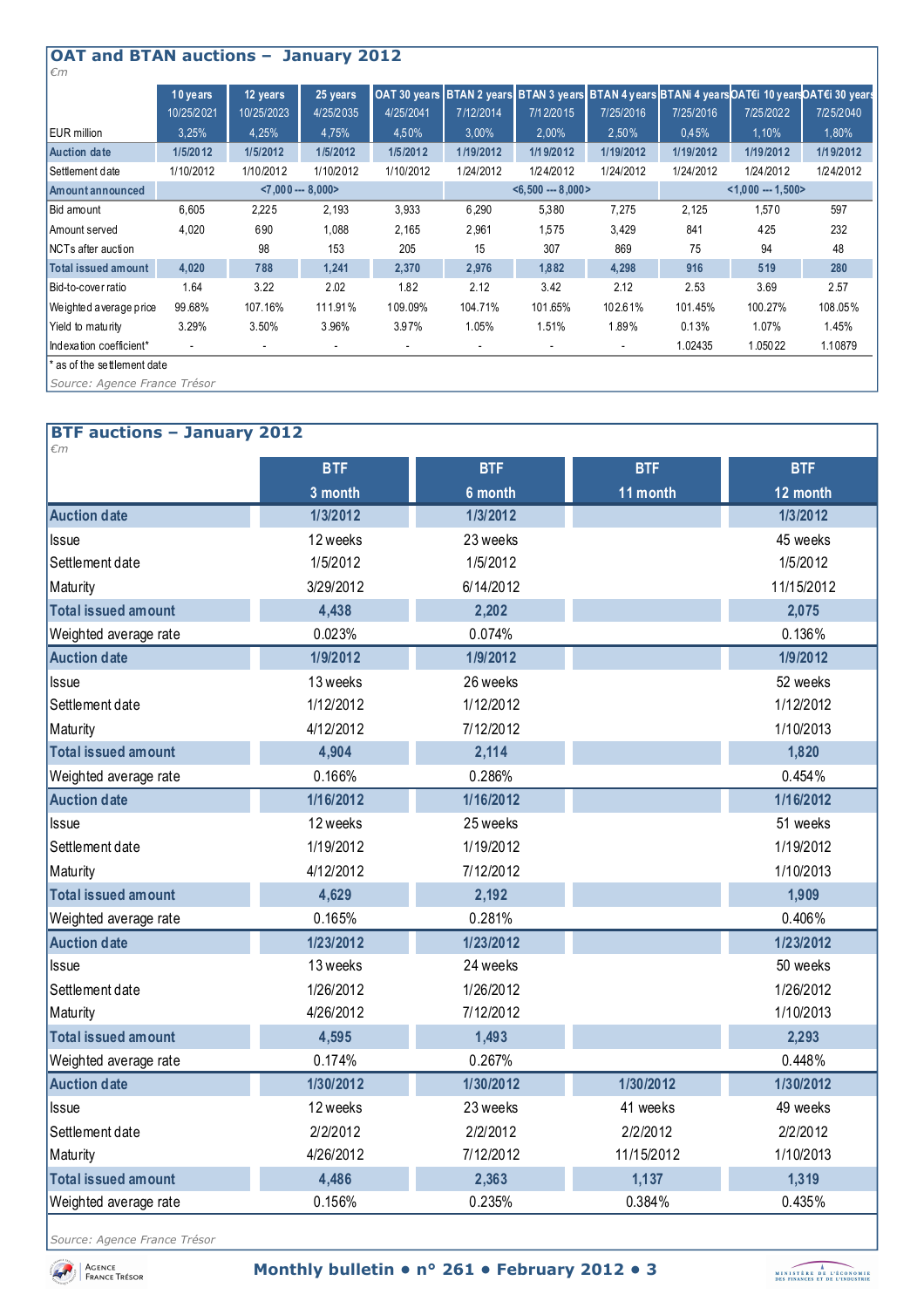







(1) difference between the yield of the OAT 3.75% April 2017 and the yield of the OATi 1% July 2017

(2) difference between the yield of the OAT 4.25% April 2019 and the yield of the OAT€i 2.25% July 2020

(3) difference between the yield of the OAT 5.5% April 2029 and the yield of the OATi 3.4% July 2029

(4) difference between the yield of the OAT 5.75% October 2032 and the yield of the OAT€i 3.15% July 2032

# **Negotiable government debt and swaps**

| $\epsilon$ bn                             |             |             |             |             |             |             |             |                     |                     |
|-------------------------------------------|-------------|-------------|-------------|-------------|-------------|-------------|-------------|---------------------|---------------------|
|                                           | end<br>2005 | end<br>2006 | end<br>2007 | end<br>2008 | end<br>2009 | end<br>2010 | end<br>2011 | end of Dec.<br>2011 | end of Jan.<br>2012 |
| Negotiable government debt<br>outstanding | 877         | 877         | 921         | 1,017       | 1, 148      | 1,229       | 1,313       | 1,313               | 1,316               |
| of which index-linked securities          | 90          | 110         | 132         | 152         | 148         | 159         | 166         | 166                 | 168                 |
| <b>OAT</b>                                | 593         | 610         | 641         | 681         | 719         | 816         | 888         | 888                 | 897                 |
| <b>BTAN</b>                               | 189         | 200         | 202         | 198         | 215         | 226         | 247         | 247                 | 241                 |
| <b>BTF</b>                                | 95          | 66          | 78          | 138         | 214         | 187         | 178         | 178                 | 178                 |
| <b>Swaps outstanding</b>                  | 52          | 44          | 42          | 28          | 20          | 16          | 13          | 13                  | 11                  |
| Average maturity of the negotiable debt   |             |             |             |             |             |             |             |                     |                     |
| before swaps                              | 6 years     | 7 years     | 7 years     | 6 years     | 6 years     | 7 years     | 7 years     | 7 years             | 7 years             |
|                                           | 267 days    | 45 days     | 51 days     | 292 days    | 246 days    | 68 days     | 57 days     | 57 days             | 80 days             |
| after swaps                               | 6 years     | 7 years     | 7 years     | 6 years     | 6 years     | 7 years     | 7 years     | 7 years             | 7 years             |
|                                           | $228$ days  | 16 days     | 29 days     | 276 days    | 233 days    | 60 days     | 52 days     | 52 days             | 75 days             |
|                                           |             |             |             |             |             |             |             |                     |                     |

*Source: Agence France Trésor* 



Agence<br>France Trésor

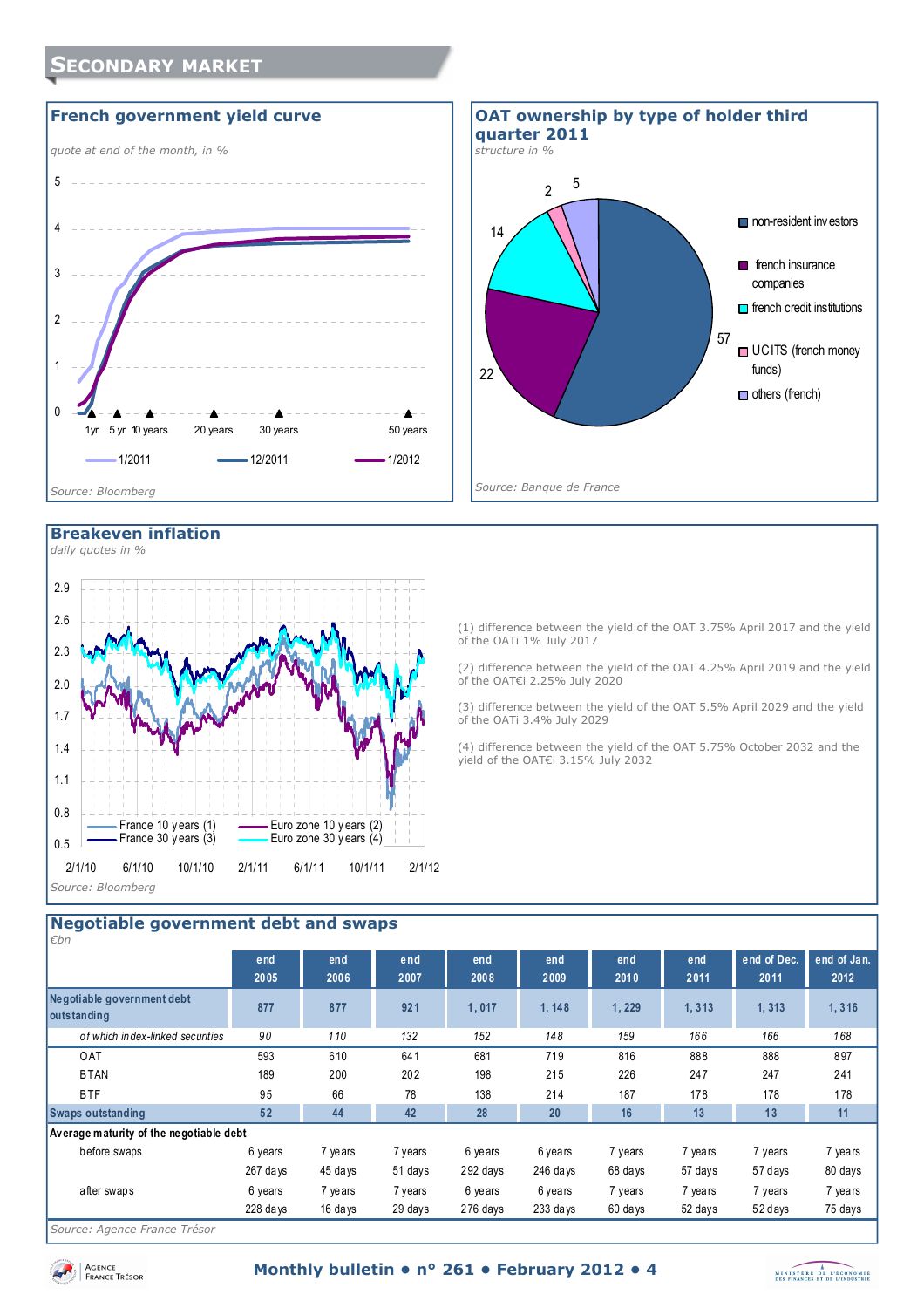

#### **Primary dealers, monthly fixed-rate repo transactions**







*\* New rules since November 09 / See tab on page 10 and 11 for more details on stripped bonds Source: Euroclear France* 



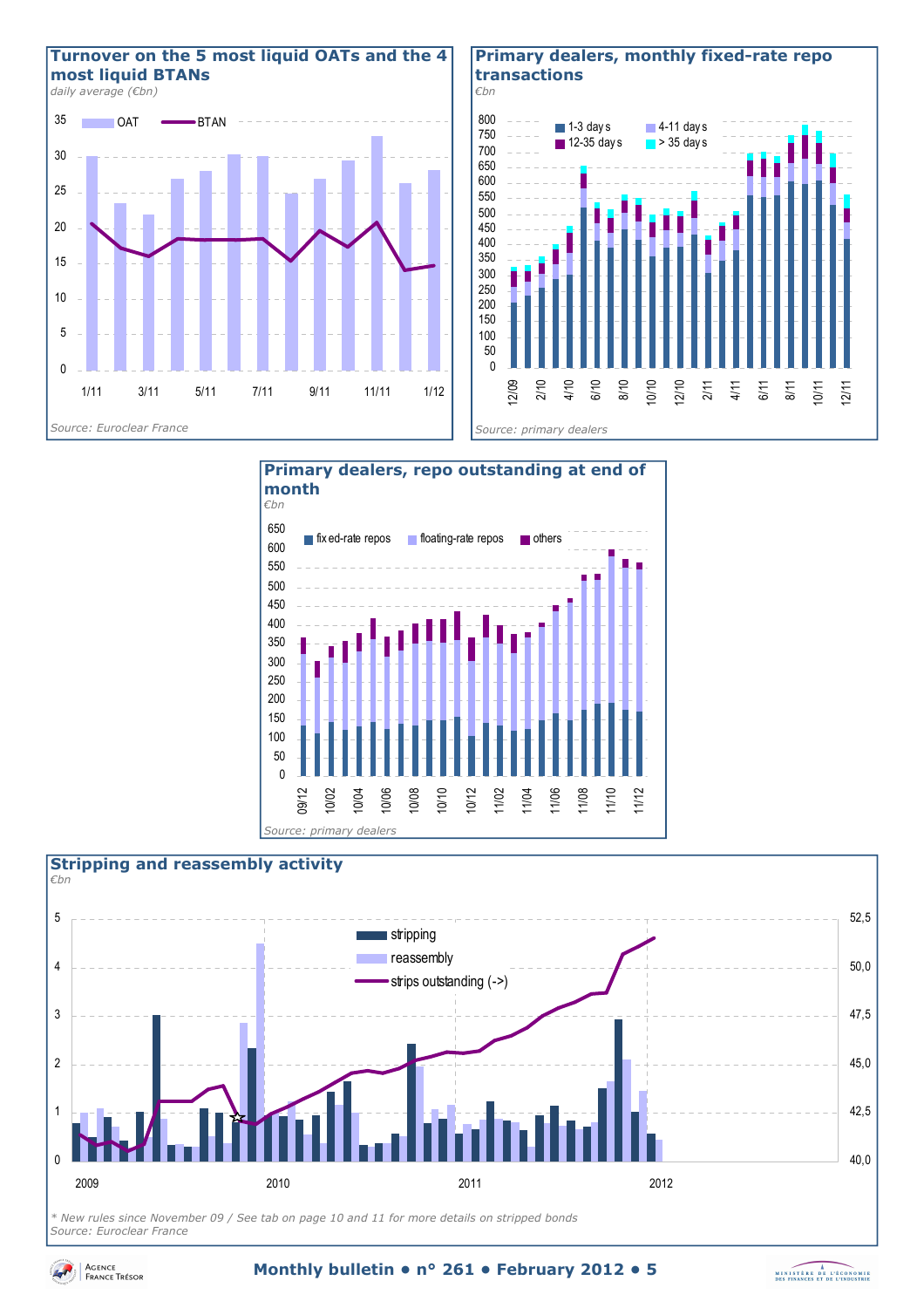# **The outlook for euro zone bond yields**

By Mathilde Lemoine, Director of Economic Research and Market Strategy, HSBC France

The sovereign debt crisis in the euro zone has weakened the correlation between 10-year US Treasury and German Bund yields. This trend could persist in 2012, in connection with the progress made on European fiscal integration.

German and American 10-year government bond yields hit record lows at 1.636% and 1.6714%, respectively, on 23 September 2011. Both these bonds benefited from flights to quality linked to the risk of a double-dip recession in the USA that emerged in mid-2011 and to Europeans' difficulties in stabilising the situation in the euro zone. But the safe haven status of German debt wobbled in November, when Franco-German relations worsened sharply (see chart).



The 26 October European Council meeting raised hopes of effective action on the crisis, but the discussions on the details of implementation that followed fostered investor scepticism. To make matters worse, political crises in Greece and Italy forced the resignation of both countries' prime ministers. Investors ended up questioning whether Europeans were indeed capable of resolving their problems. They also feared that this would weigh on euro zone growth, and reacted particularly badly to a drop in the German manufacturing PMI to 47.9 in November, its lowest level since July 2009. Lastly, debates over levering up the European Financial Stability Facility (EFSF), financing Greece and the reform of euro zone governance revealed divergences between France and Germany. It took a Franco-German agreement over the EFSF and budgetary surveillance to deflate risk aversion. The 8-9 December European Council meeting approved this agreement, confirming that euro zone Member States could strengthen fiscal integration. The euro zone credit premium therefore contracted, and German yields fell below US yields in late December.

The 10-year Bund's greater independence from 10-year Treasury yields is likely to persist in 2012, however, and despite the European Central Bank's decision to supply unlimited 3-year liquidity to the banking system at a fixed interest rate. In order to resolve the euro zone's sovereign debt crisis once and for all, fiscal integration will probably go ahead, and this could put upward pressure on Bund yields. We believe the 10-year Bund yield could reach 2.7% in December 2012. 10-year swap spreads will extend the gradual decline noted since they peaked on 5 September 2011, and euro zone sovereign spreads will steadily contract because of the rise in the 10-year Bund yield. At the same time, the 10-year Bund-Treasury spread is set to widen significantly to 40bp by year-end, which would be its highest level since April 2009.

NB: this Agence France Trésor forum offers economists an opportunity to express their personal opinion. Thus, the above article strictly reflects the author's view, and should not be construed as expressing the viewpoints of Agence France Trésor or the Ministry of the Economy, Industry and Employment.



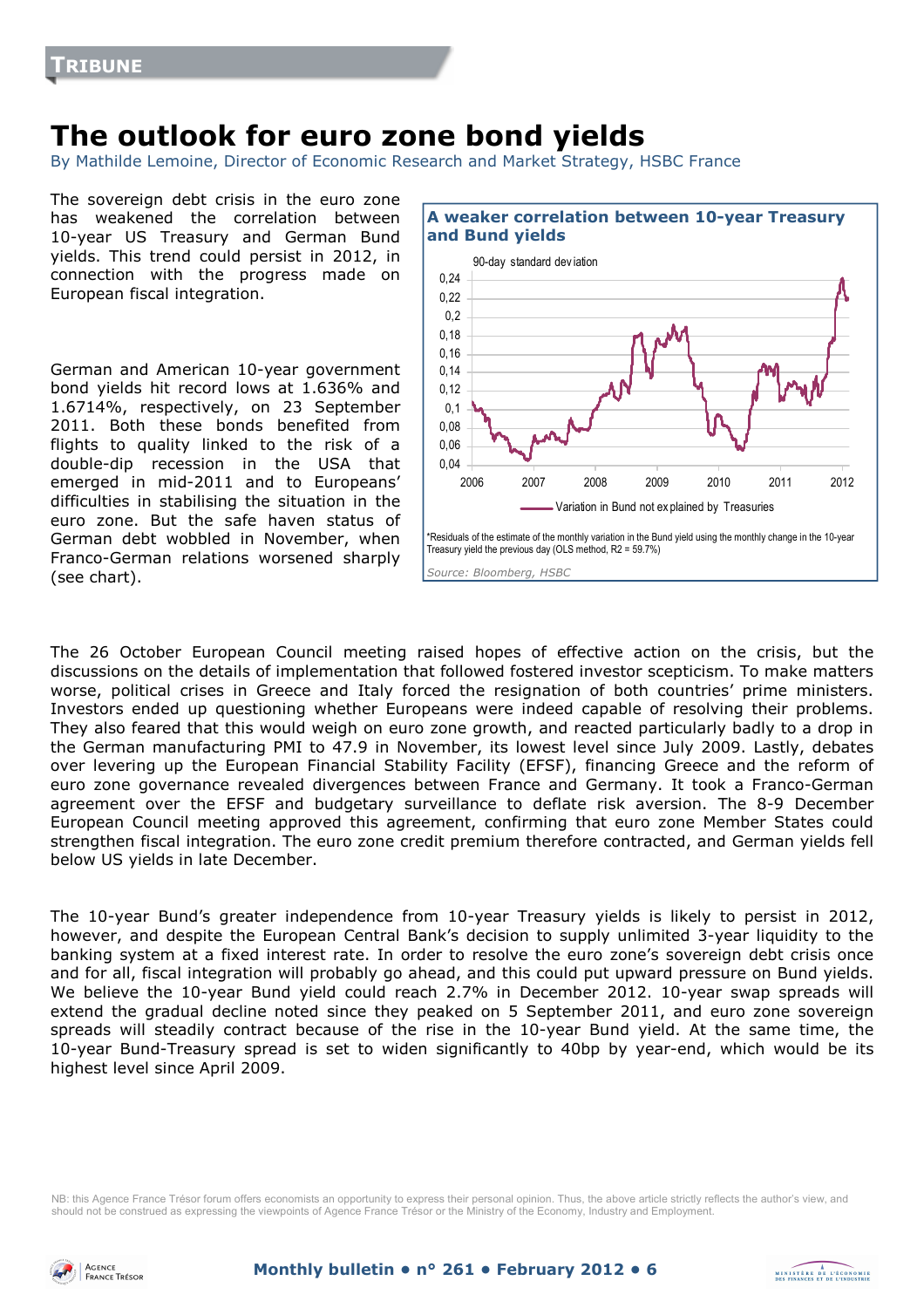#### **Macro-economic forecast**

*Real growth rate as a %*

|                              | 2010 | 2011 |            | 2012        |
|------------------------------|------|------|------------|-------------|
|                              |      |      | <b>PLF</b> | <b>PLFR</b> |
| French GDP                   | 1.5  | 1.75 | 1.0        | 0.5         |
| Household consumption        | 1.3  | 1.0  | 1.0        |             |
| <b>Business investment</b>   | 2.4  | 4.9  | 2.2        |             |
| Exports                      | 9.7  | 4.2  | 3.3        |             |
| <b>Imports</b>               | 8.8  | 5.4  | 2.7        |             |
| Consumer prices              | 1.5  | 2.1  | 1.7        | 1.7         |
| (on an annual average basis) |      |      |            |             |

*Source: 2012 Budget Bill, Ministry of the Economy, Finance and Industry* 

#### **Gross domestic product at chain-linked previous year prices**

*Variation in %*



#### *€bn*  end of December level 2009 2010 2011 General budget balance  $-129.91$  $-150.80$ .90.19 revenue 237.22 274.89 275.17 expenditure 367.13 425.69 365.35 Balance of special Treasury  $-8.12$ 2.00  $-0.65$ accounts -138.03  $-148.80$ -90.83 **General budget outturn**

**Government budget monthly position** 

*Source: Ministry of the Budget, Public Accounts and State Reform* 

#### Industrial output\*, year-on-year 0.6% **12/2012** Household consumption, year-on-year -2.4% **12/2012** Unemployment rate (ILO) 9.7% **9/2011** Consumer prices, year-on-year all items 2.3% **1/2012** all items excluding tobacco 2.3% **1/2012** Trade balance, fob-fob, sa **12/2011** -5.0€bn **12/2011** " " -4.1€bn **11/2011** Current account balance, sa **12/2011** -3.0€bn **12/2011** " " -2.1€bn **11/2011** 10-year constant maturity rate (TEC10) 3.09% **01/31/2012** 3-month interest rate (Euribor) 1.125% **01/31/2012** EUR / USD 1.3176 **01/31/2012** EUR / JPY 100.63 **01/31/2012 Recent economic indicators** *\**manufactured goods */ Source: Insee, Ministry of the Economy, Fi-*

*nance and Industry, Banque de France* 

#### **Euro exchange rate**





*Source: INSEE and the Stability Programme (2011-2014), Ministry of the Economy, Finance and Industry-according to the Maastricht Treaty* 

# **Public finance: general government deficit**

AGENCE **FRANCE TRÉSOR** 

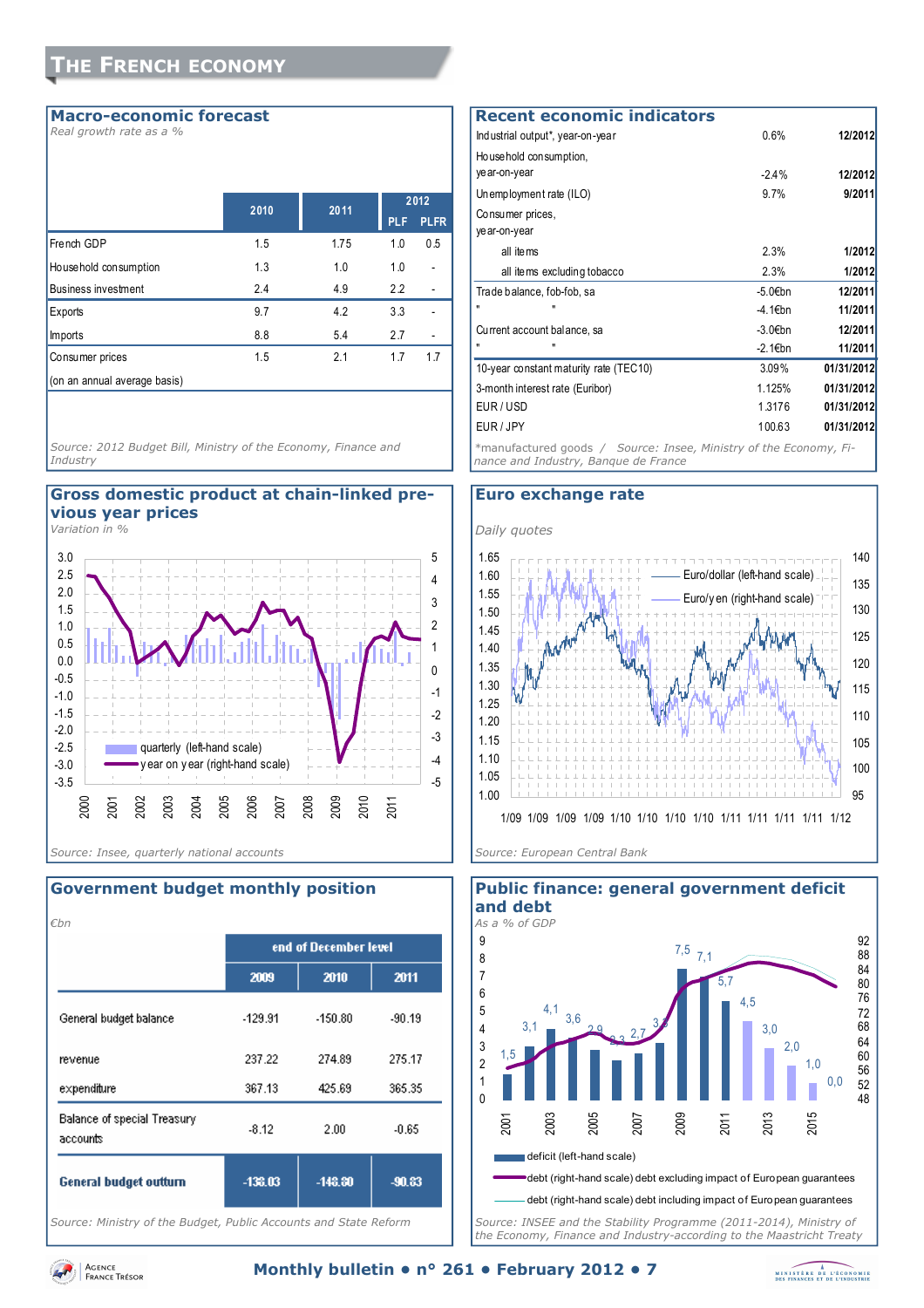# **Timetable for the release of French economic indicators**

| I IIIIGLADIG IVI LIIG TGIGASG VI TTGIILII GLUIIUIIIIL IIIUILALUI S                    |                                                            |  |  |  |
|---------------------------------------------------------------------------------------|------------------------------------------------------------|--|--|--|
| <b>March 2012</b>                                                                     | <b>April 2012</b>                                          |  |  |  |
| 03/01 Job seekers - Q4-2011                                                           | 01/08 Foreign trade in February                            |  |  |  |
| 03/08 Foreign trade in January                                                        | 04/10 Industrial output in February                        |  |  |  |
| 03/09 Industrial output in January                                                    | 04/12 Balance of payments in February                      |  |  |  |
| 03/13 Balance of payments in January                                                  | 04/12 Consumer prices: index for March                     |  |  |  |
| 03/13 Consumer prices: final index for February                                       | 04/17 Inflation (HICP): March index                        |  |  |  |
| 03/14 Inflation (HICP): February index                                                | 04/23 Industrial trends: April survey                      |  |  |  |
| 03/23 Payroll employment: final results Q4-2011                                       | 04/24 Industrial trends: quarterly survey for April        |  |  |  |
| 03/23 Industrial trends: monthly survey for March                                     | 04/24 Household confidence survey: April survey            |  |  |  |
| 03/27 Household confidence survey: March survey                                       | 04/24 New building starts in March                         |  |  |  |
| 03/27 New building starts in February                                                 | 04/26 Job seekers in March                                 |  |  |  |
| 03/28 Quarterly national accounts: final results Q4-2011                              | 04/27 Household consumption of manufactured goods in March |  |  |  |
| 03/30 Household consumption of manufactured goods in February                         |                                                            |  |  |  |
| 03/30 Debt of the general government according to the Maastricht definition - Q4 2011 |                                                            |  |  |  |

*Source: Insee, Eurostat*

# **INTERNATIONAL COMPARISONS**



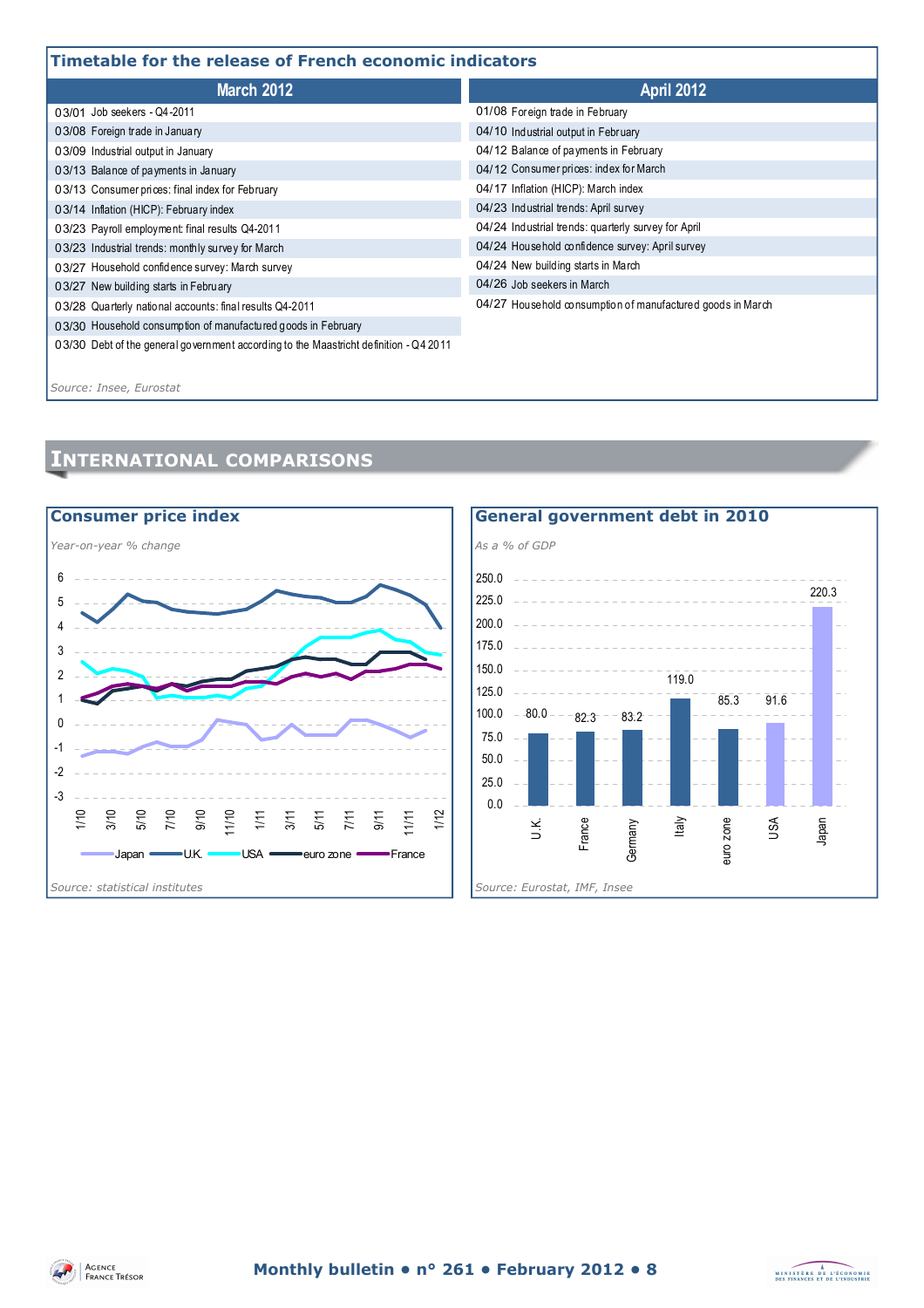# **Treasury notes at January 31, 2012**

*In euros* 

| <b>ISIN CODE</b><br>Euroclear France | <b>Bond</b>                  | Outstanding       | Indexation<br>coefficient | Face value    |
|--------------------------------------|------------------------------|-------------------|---------------------------|---------------|
|                                      | <b>Maturity 2012</b>         | 27,562,000,000    |                           |               |
| FR0109970386                         | BTAN 4,5% 12 July 2012       | 15,160,000,000    |                           |               |
| FR0118153370                         | BTAN 0,75% 20 September 2012 | 12,402,000,000    |                           |               |
|                                      | <b>Maturity 2013</b>         | 56,835,000,000    |                           |               |
| FR0113087466                         | BTAN 3,75% 12 January 2013   | 19,595,000,000    |                           |               |
| FR0114683842                         | BTAN 4,5% 12 July 2013       | 23,454,000,000    |                           |               |
| FR0119580019                         | BTAN 2% 25 September 2013    | 13,786,000,000    |                           |               |
|                                      | <b>Maturity 2014</b>         | 57,376,000,000    |                           |               |
| FR0116114978                         | BTAN 2,5% 12 January 2014    | 29,197,000,000    |                           |               |
| FR0116843535                         | BTAN 3% 12 July 2014         | 28,179,000,000    |                           |               |
|                                      | <b>Maturity 2015</b>         | 46,777,000,000    |                           |               |
| FR0117836652                         | BTAN 2,5% 15 January 2015    | 20,270,000,000    |                           |               |
| FR0118462128                         | BTAN 2% 12 July 2015         | 26,507,000,000    |                           |               |
|                                      | <b>Maturity 2016</b>         | 52,524,750,520    |                           |               |
| FR0119105809                         | BTAN 2,25% 25 February 2016  | 20,459,000,000    |                           |               |
| FR0119580050                         | BTAN 2,5% 25 July 2016       | 22,553,000,000    |                           |               |
| FR0119105791                         | BTANi 0,45% 25 July 2016     | 9,512,750,520 (1) | 1.02486                   | 9,282,000,000 |

| Total Treasury notes             | 241,074,750,520      |
|----------------------------------|----------------------|
| <b>Average maturity of BTANs</b> | 2 years and 170 days |

(1) Indexed bonds outstanding  $=$  face value x indexation coefficient



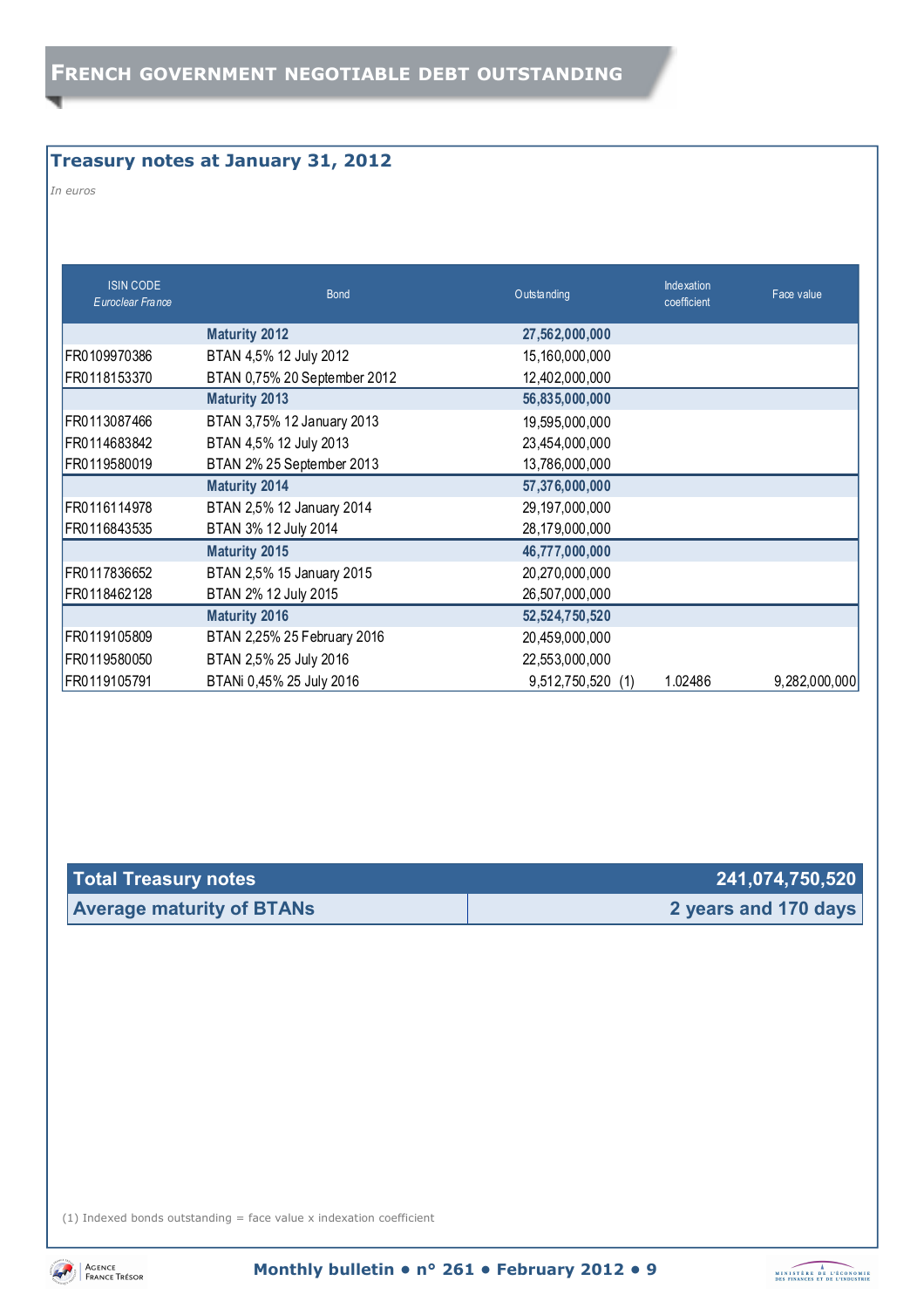# **Fungible Treasury bonds at January 31, 2012**

*In euros* 

| <b>ISIN CODE</b><br>Euroclear France | <b>Bond</b>                     | Outstanding        | Indexation<br>co efficient | Face value     | <b>Stripped</b> |
|--------------------------------------|---------------------------------|--------------------|----------------------------|----------------|-----------------|
|                                      | <b>Maturity 2012</b>            | 55,374,486,683     |                            |                |                 |
| FR0000188328                         | OAT 5% 25 April 2012            | 17,796,110,580     |                            |                | 0               |
| FR0000188013                         | OAT€i 3% 25 July 2012           | 13,426,555,840 (1) | 1.22104                    | 10,996,000,000 | 0               |
| FR0000188690                         | OAT 4,75% 25 October 2012       | 18,716,122,924     |                            |                | 0               |
| FR0000570780                         | OAT 8,5% 26 December 2012       | 5,435,697,339      |                            |                |                 |
|                                      | <b>Maturity 2013</b>            | 65,782,131,284     |                            |                |                 |
| FR0000188989                         | OAT 4% 25 April 2013            | 23,282,183,879     |                            |                | 0               |
| FR0000188955                         | OATi 2,5% 25 July 2013          | 18,285,189,726 (1) | 1.16519                    | 15,692,882,471 | 0               |
| FR0010011130                         | OAT 4% 25 October 2013          | 24,214,757,679     |                            |                | 0               |
|                                      | <b>Maturity 2014</b>            | 42,659,724,224     |                            |                |                 |
| FR0010061242                         | OAT 4% 25 April 2014            | 23,005,752,234     |                            |                | 0               |
| FR0010112052                         | OAT 4% 25 October 2014          | 19,653,971,990     |                            |                | 0               |
|                                      | <b>Maturity 2015</b>            | 71,033,843,653     |                            |                |                 |
| FR0010163543                         | OAT 3,5% 25 April 2015          | 21,527,313,893     |                            |                | 0               |
| FR0010135525                         | OAT€i 1,6% 25 July 2015         | 16,270,529,760 (1) | 1.15788                    | 14,052,000,000 | 0               |
| FR0010216481                         | OAT 3% 25 October 2015          | 33,236,000,000     |                            |                | 0               |
|                                      | <b>Maturity 2016</b>            | 56,770,000,000     |                            |                |                 |
| FR0010288357                         | OAT 3,25% 25 April 2016         | 27,981,000,000     |                            |                | 0               |
| FR0000187361                         | OAT 5% 25 October 2016          | 28,789,000,000     |                            |                | 626,263,600     |
|                                      | <b>Maturity 2017</b>            | 73,697,920,700     |                            |                |                 |
| FR0010415331                         | OAT 3,75% 25 April 2017         | 30,235,000,000     |                            |                | 0               |
| FR0010235176                         | OATi 1% 25 July 2017            | 22,340,920,700 (1) | 1.10626                    | 20,195,000,000 | 0               |
| FR0010517417                         | OAT 4,25% 25 October 2017       | 21,122,000,000     |                            |                | 0               |
|                                      | <b>Maturity 2018</b>            | 47,077,000,000     |                            |                |                 |
| FR0010604983                         | OAT 4% 25 April 2018            | 25,520,000,000     |                            |                | 0               |
| FR0010670737                         | OAT 4,25% 25 October 2018       | 21,557,000,000     |                            |                | 0               |
|                                      | <b>Maturity 2019</b>            | 69,926,251,333     |                            |                |                 |
| FR0000189151                         | OAT 4,25% 25 April 2019         | 28,002,000,000     |                            |                | 0               |
| FR0010850032                         | OATi 1,3% 25 July 2019          | 8,447,241,980 (1)  | 1.04107                    | 8,114,000,000  | 0               |
| FR0000570921                         | OAT 8,5% 25 October 2019        | 8,844,392,893      |                            |                | 5,510,300,100   |
| FR0010776161                         | OAT 3,75% 25 October 2019       | 24,610,000,000     |                            |                | 0               |
| FR0000570954                         | OAT cap. 9,82% 31 December 2019 | 22,616,460<br>(2)  |                            | 6,692,154      |                 |
|                                      | <b>Maturity 2020</b>            | 82,588,859,500     |                            |                |                 |
| FR0010854182                         | OAT 3,5% 25 April 2020          | 29,871,000,000     |                            |                | 0               |
| FR0010050559                         | OAT€i 2,25% 25 July 2020        | 23,602,859,500 (1) | 1.18162                    | 19,975,000,000 | 0               |
| FR0010949651                         | OAT 2,5% 25 October 2020        | 29,115,000,000     |                            |                | 0               |
|                                      | <b>Maturity 2021</b>            | 59,355,000,000     |                            |                |                 |
| FR0010192997                         | OAT 3,75% 25 April 2021         | 31,402,000,000     |                            |                | 228,266,800     |
| FR0011059088                         | OAT 3,25% 25 October 2021       | 27,953,000,000     |                            |                | 0               |
|                                      | <b>Maturity 2022</b>            | 14,770,327,100     |                            |                |                 |
| FR0000571044                         | OAT 8,25% 25 April 2022         | 1,243,939,990      |                            |                | 653,268,400     |
| FR0010899765                         | OAT€i 1,1% 25 July 2022         | 13,526,387,110 (1) | 1.05043                    | 12,877,000,000 | 0               |
|                                      | <b>Maturity 2023</b>            | 51,427,554,193     |                            |                |                 |
| FR0000571085                         | OAT 8,5% 25 April 2023          | 10,606,195,903     |                            |                | 6,625,825,000   |
| FR0010585901                         | OATi 2, 1% 25 July 2023         | 9,333,358,290 (1)  | 1.07243                    | 8,703,000,000  |                 |
| FR0010466938                         | OAT 4,25% 25 October 2023       | 31,488,000,000     |                            |                | 489,452,000     |

 $(1)$  Indexed bonds outstanding = face value x indexation coefficient

(2) Including coupons capitalized at 12/31/2010 ; not open to subscription

(3) Actualized value at 03/28/2010 ; not open to subscription

OATi: OAT indexed on the French consumer price index (excluding tobacco) OAT€i: OAT indexed on the eurozone harmonized index of consumer price (excluding tobacco)

Agence<br>France Trésor

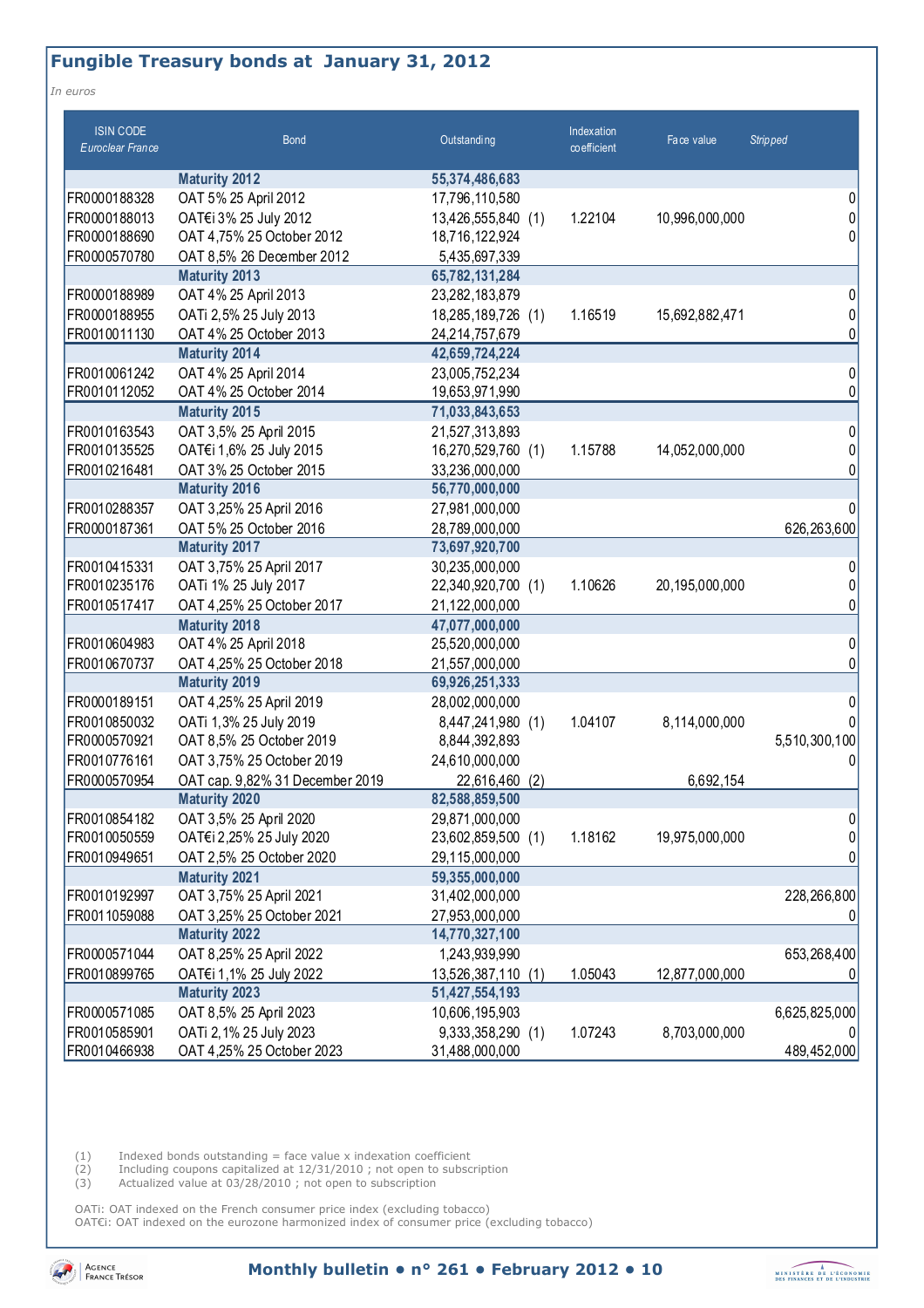# **Fungible Treasury bonds at January 31, 2012**

*In euros* 

| <b>ISIN CODE</b><br>Euroclear France | <b>Bond</b>                   | Outstanding          | Indexation<br>coefficient | Face value    | <b>Stripped</b> |
|--------------------------------------|-------------------------------|----------------------|---------------------------|---------------|-----------------|
|                                      | <b>Maturity 2025</b>          | 15,873,928,118       |                           |               |                 |
| FR0000571150                         | OAT 6% 25 October 2025        | 15,873,928,118       |                           |               | 3,105,326,900   |
|                                      | <b>Maturity 2026</b>          | 24,383,000,000       |                           |               |                 |
| FR0010916924                         | OAT 3,5% 25 April 2026        | 24,383,000,000       |                           |               | 518,050,000     |
|                                      | <b>Maturity 2027</b>          | 3,863,217,120        |                           |               |                 |
| FR0011008705                         | OAT€i 1,85% 25 July 2027      | 3,863,217,120 (1)    | 1.03516                   | 3,732,000,000 | 0               |
|                                      | <b>Maturity 2028</b>          | 18,064,429           |                           |               |                 |
| FR0000571226                         | OAT zéro coupon 28 March 2028 | 18,064,429<br>(3)    |                           | 46,232,603    |                 |
|                                      | <b>Maturity 2029</b>          | 33,375,500,090       |                           |               |                 |
| FR0000571218                         | OAT 5,5% 25 April 2029        | 24,265,880,458       |                           |               | 3,658,909,500   |
| FR0000186413                         | OATi 3,4% 25 July 2029        | 9,109,619,632 (1)    | 1.22258                   | 7,451,144,000 |                 |
|                                      | <b>Maturity 2032</b>          | 33,948,076,780       |                           |               |                 |
| FR0000188799                         | OAT€i 3,15% 25 July 2032      | 11,216,754,180 (1)   | 1.19722                   | 9,369,000,000 | <sup>0</sup>    |
| FR0000187635                         | OAT 5,75% 25 October 2032     | 22,731,322,600       |                           |               | 10,734,999,000  |
|                                      | <b>Maturity 2035</b>          | 19,089,000,000       |                           |               |                 |
| FR0010070060                         | OAT 4,75% 25 April 2035       | 19,089,000,000       |                           |               | 4,362,386,000   |
|                                      | <b>Maturity 2038</b>          | 23,889,000,000       |                           |               |                 |
| FR0010371401                         | OAT 4% 25 October 2038        | 23,889,000,000       |                           |               | 4,481,350,000   |
|                                      | <b>Maturity 2040</b>          | 9,026,232,390        |                           |               |                 |
| FR0010447367                         | OAT€i 1,8% 25 July 2040       | 9,026,232,390<br>(1) | 1.10901                   | 8,139,000,000 | 0               |
|                                      | <b>Maturity 2041</b>          | 20,122,000,000       |                           |               |                 |
| FR0010773192                         | OAT 4,5% 25 April 2041        | 20,122,000,000       |                           |               | 3,455,800,000   |
|                                      | <b>Maturity 2055</b>          | 14,926,000,000       |                           |               |                 |
| FR0010171975                         | OAT 4% 25 April 2055          | 14,926,000,000       |                           |               | 5,022,967,000   |
|                                      | <b>Maturity 2060</b>          | 8,167,000,000        |                           |               |                 |
| FR0010870956                         | OAT 4% 25 April 2060          | 8,167,000,000        |                           |               | 2,040,900,000   |

| Total fungible Treasury bonds | 897, 144, 117, 597   |
|-------------------------------|----------------------|
| Stripped outstanding          | 51,514,064,300       |
| As a % of strippable bonds    | $5.9 \%$             |
| <b>Average maturity</b>       | 9 years and 318 days |

 $(1)$  Indexed bonds outstanding = face value x indexation coefficient

(2) Including coupons capitalized at 12/31/2010 ; not open to subscription

(3) Actualized value at 03/28/2010 ; not open to subscription

OATi: OAT indexed on the French consumer price index (excluding tobacco) OAT€i: OAT indexed on the eurozone harmonized index of consumer price (excluding tobacco)